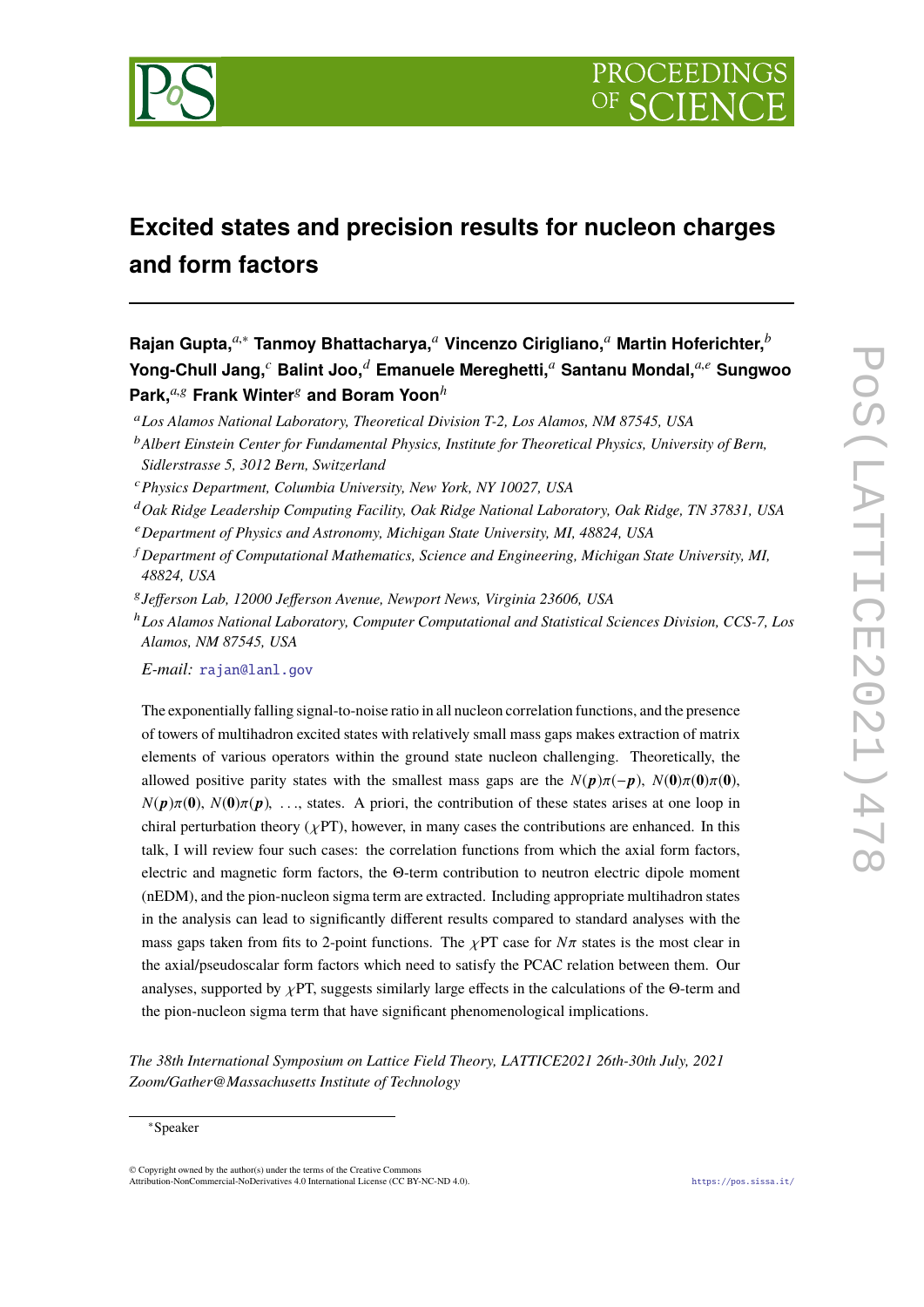# **1. Introduction**

Precision calculations of the matrix elements of various local and nonlocal operators composed of quark and gluon fields provide detailed knowledge of the hadron structure. Simulations are being done with realistic values of the light (mostly assuming isospin symmetry,  $m_u = m_d$ ), strange and charm quark masses over a range of lattice spacings  $0.04 \lesssim a \lesssim 0.15$  fm that provide good control over discretization errors [\[1–](#page-7-0)[3\]](#page-7-1). Finite volume corrections in nucleon properties are observed to be small for  $M_{\pi} L \geq 4$  [\[1–](#page-7-0)[3\]](#page-7-1). The main challenges to obtaining percent level results are statistical errors, excited-states contributions (ESC), and the concomitant unresolved chiral behavior. With  $O(10^6)$  measurements on about 5000 configurations, one can get a good statistical signal up to  $\approx$  2 fm in 2-point correlation functions and up to  $\approx$  1.5 fm in 3-point functions [\[2\]](#page-7-2). Even at these source-sink separations, ESC are found to be large. To remove these contributions using fits to the spectral decomposition of these correlation functions requires knowing the energies of the excited states that make significant contributions. Possible states include radial excitations and towers of multihadron states,  $N(p)\pi(-p)$ ,  $N\pi\pi$ , ..., characterized by relative momenta p and having the quantum numbers of the nucleon. This talk discusses three quantities whose values extracted using the standard analysis (using the spectrum obtained from fits to the 2-point functions) that misses the *<sup>N</sup>*π states differs very significantly from those obtained including the lowest allowed *<sup>N</sup>*π, *<sup>N</sup>*ππ states that are motivated by chiral perturbation theory ( $\chi PT$ ). Resolving all the excited states that contribute significantly to a given correlation function is, therefore, essential to progress.

# **2. Spectrum from nucleon 2-point function**

The spectrum in a finite box of a nucleon with momentum  $p = \frac{n2\pi}{La}$  can be determined from fits to the spectral decomposition of the two-point function  $C^{2pt}$ :

<span id="page-1-0"></span>
$$
C^{2pt}(\tau; \boldsymbol{p}) = \sum_{i} |\mathcal{A}_{i}(\boldsymbol{p})|^{2} e^{-E_{i}(\boldsymbol{p})\tau} . \qquad (1)
$$

Here  $E_i$  are the energies and  $\mathcal{A}_i$  are the corresponding amplitudes for the creation/annihilation of a given state  $|i\rangle$ . In all the calculations discussed here,  $\mathcal{N}(x) = \epsilon^{abc} \left[ q_1^{aT}(x) C \gamma_5 \frac{(1 \pm \gamma_4)}{2} q_2^b(x) \right] q_1^c(x)$ was used for the interpolating operator at both the source and the sink. In this setup, states with small  $\mathcal{A}_i$  will be missed in the fit to Eq. [\(1\)](#page-1-0) and thus in the standard analysis of 3-point functions.

An example of the conumdrum of ESC is shown in Fig. [1](#page-2-0) using high statistics data and fit to Eq. [\(1\)](#page-1-0) truncated at four states. (See Ref. [\[2\]](#page-7-2) for details.) The left panel shows the standard analysis with wide priors used only to stabilize the fit, while the right panel shows a fit with a narrow prior for  $E_1$  taken to be the energy of a non-interacting  $N(1)\pi(-1)$  state. The resulting  $E_1$  are about 1.5 and 1.2 GeV, respectively. The two outcomes are not distinguished by the augmented  $\chi^2$  minimized<br>in the fite. In fect, in 4 state fite there is a whole gozing of personate gross that gives similar  $\chi^2$ in the fits. In fact, in 4-state fits there is a whole region of parameter space that gives similar  $\chi^2$ <br>in which  $1.2 \le E \le 1.5$  GeV is aggelly likely. Furthermore, essenting  $P_1 = |\mathcal{R}| / |\mathcal{R}|^2 = 1$ , the in which  $1.2 < E_1 < 1.5$  GeV is equally likely. Furthermore, assuming  $R_1 \equiv |\mathcal{A}_1/\mathcal{A}_0|^2 = 1$ , the contribution of a state with  $\Delta E = 200$  MeV is at 11,200 st  $\sigma/a = 11$ , (22) i.e., at source sink contribution of a state with  $\Delta E_1 = 300$  MeV is still 20% (5%) at  $\tau/a = 11$  (22), i.e., at source-sink separation  $\tau$  of 1fm (2fm). Thus, very high precision data at  $\tau/a > 1$  fm are needed to resolve ES.

Bottom line: methods to beat the exponential,  $e^{-(M_N-1.5M_\pi)\tau}$ , decay in signal in all nucleon correlation functions are needed. Recognizing that the excited state spectrum is not easy to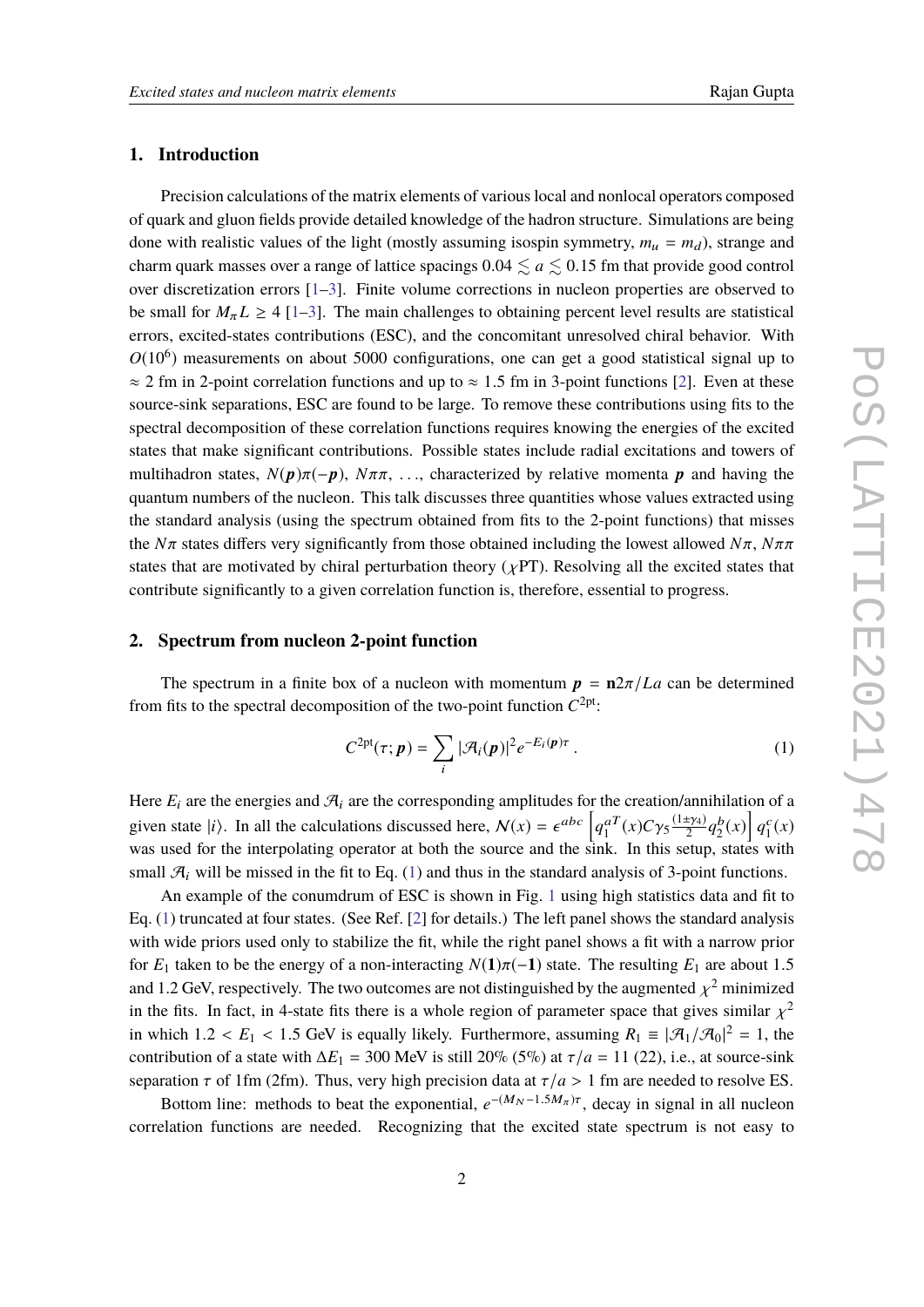resolve from fits to Eq. [\(1\)](#page-1-0) with data generated using a single interpolating operator  $N$ , developing the computationally challenging technology for using a variational basis of operators including multihadron states such as  $N\pi$ ,  $N\pi\pi$  is essential. Motivation for including  $N\pi$ ,  $N\pi\pi$ , ... states in the analysis of 3-point functions comes from theory ( $\chi PT$ ), and in the case of the axial form factors from satisfying the PCAC relation as discussed next. Throughout this talk, "standard" analysis will imply using the spectrum from fits to the 2-point correlator ( $E_1 \ge N(1440)$ ), whereas " $N\pi$ " analysis implies that  $E_1$  used is essentially the non-interacting energy of the  $N\pi$  state calculated on that ensemble.

<span id="page-2-0"></span>

**Figure 1:** Nucleon effective mass plot using data from  $64^3 \times 128$  lattices at  $a = 0.091$  fm and  $M_\pi = 170$  MeV. The statistical sample consists of 3000 configurations with 320 measurements on each configuration. Errors on the data are calculated using a single elimination jackknife procedure on data binned over 6 configurations.

<span id="page-2-1"></span>

**Figure 2:** Quark line diagrams illustrating the 2-point (left), 3-point connected (middle) and 3-point disconnected (right) correlation functions with the insertion of the vector  $V_\mu$  or the axial  $A_\mu$  currents.

# **3. Excited states in 3-point functions**

The spectral decomposition of any three-point function  $C_Q^{3pt}$  $o^{3pt}$  (see Fig. [2](#page-2-1) for illustration) is:

$$
C_O^{3pt}(\tau;t) = \sum_{i,j} \mathcal{A}_i \mathcal{A}_j^{-q} \langle i | O_p | j^{-q} \rangle e^{-E_j t - E_i(\tau - t)}.
$$
 (2)

The operator inserts momentum q, N at the sink is projected to  $p = 0$ , making the nucleon momentum  $p = -q$  at the source. The spin projection operator used for the forward propagating nucleon is  $(1 + \gamma_4)(1 + i\gamma_5\gamma_3)/2$ . It is important to note that for  $q \neq 0$  case relevant to form factors, the allowed excited states on the two sides of the operator are different: for example they can be  $N(k)\pi(-k)$ ,  $\forall k \neq 0$  on the  $p = 0$  side and  $N(k)\pi(-p + k)$  or  $N(-(p + k)\pi(k))$ ,  $\forall k$  on the  $p \neq 0$ side. Thus different towers of multihadron, in addition to single-particle, excited states contribute.

At 1-loop in  $\chi$ PT, there is a long distance pion loop in all possible configurations [\[5\]](#page-7-3) which can, a priori, give a large correction to any 3-point function. The question is whether this or higher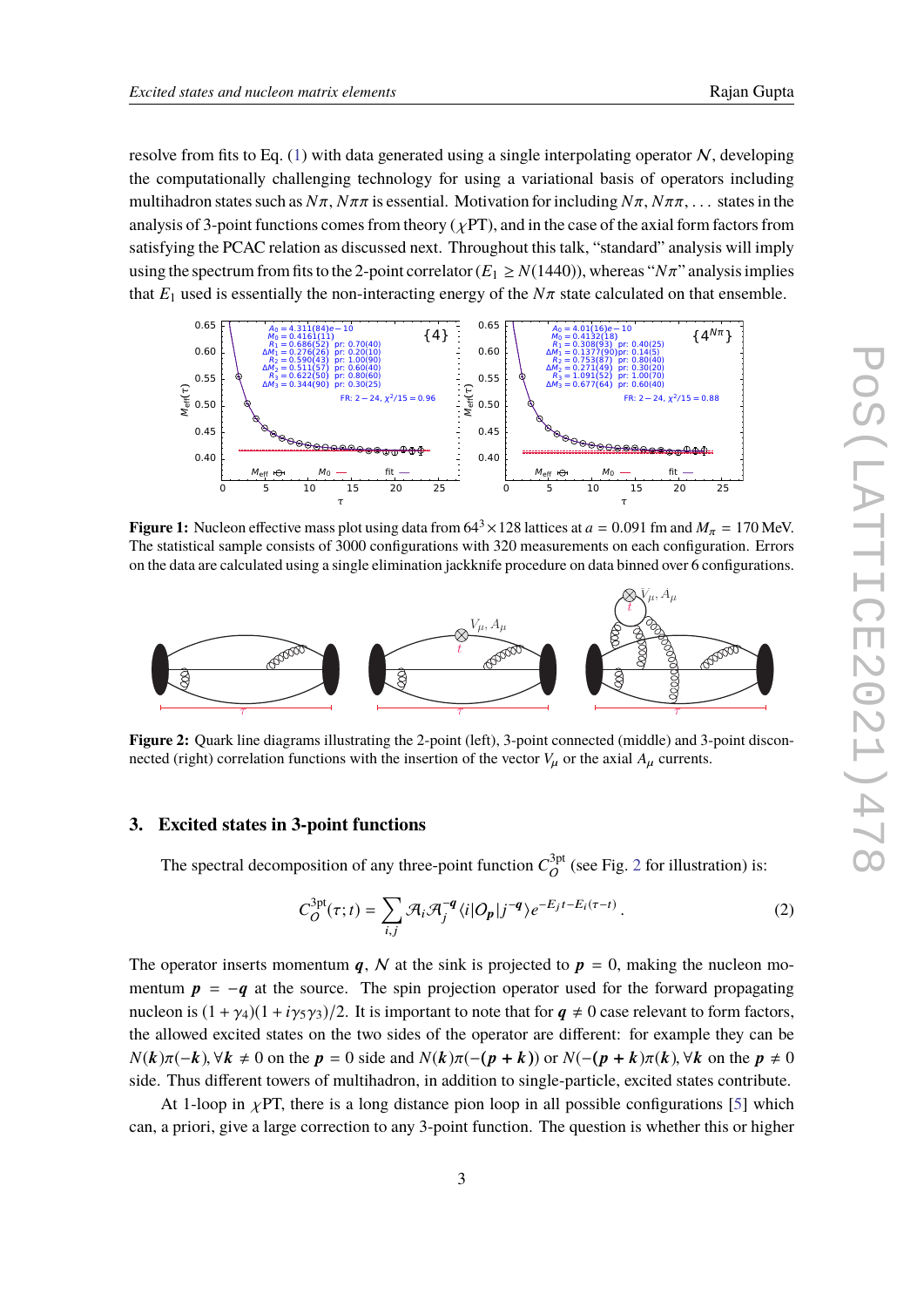<span id="page-3-1"></span>

**Figure 3:** The three panels show the degree to which the axial form factors satisfy the PCAC relation, Eq. [\(4\)](#page-3-0), for three analysis strategies specified at the bottom left corner and described in the text. Data from Ref. [\[2\]](#page-7-2).

order contributions are significant? We discuss three cases where these ESC are, in fact, enhanced, and one case (EM form factors) where they are not.

# **4. Axial vector form factors**

The axial and pseudoscalar form factors,  $G_A(q^2)$ ,  $\tilde{G}_P(q^2)$  and  $G_P(q^2)$  are obtained by decom-<br>as the following matrix algmanta (ME) solendated within the nuclear ground state  $|M(n, s)|$ . posing the following matrix elements (ME) calculated within the nucleon ground state  $|N(\mathbf{p}_i, s_i)\rangle$ :

$$
\langle N(\boldsymbol{p}_f, s_f) | A_{\mu}(\boldsymbol{q}) | N(\boldsymbol{p}_i, s_i) \rangle = \overline{u}_N(\boldsymbol{p}_f, s_f) \left( G_A(q^2) \gamma_{\mu} + q_{\mu} \frac{\widetilde{G}_P(q^2)}{2M_N} \right) \gamma_5 u_N(\boldsymbol{p}_i, s_i),
$$
  

$$
\langle N(\boldsymbol{p}_f) | P(\boldsymbol{q}) | N(\boldsymbol{p}_i) \rangle = \overline{u}_N(\boldsymbol{p}_f) G_P(q^2) \gamma_5 u_N(\boldsymbol{p}_i),
$$
 (3)

where  $A_\mu = Z_A \overline{u} \gamma_\mu \gamma_5 d$  and  $P = Z_P \overline{u} \gamma_5 d$  are the renormalized isovector axial and pseudoscalar currents. These three form factors have to satisfy, up to discretization errors, the following PCAC relation, a consequence of the axial Ward identity,  $\partial_{\mu}A_{\mu} - 2Z_m mP = 0$ :

<span id="page-3-0"></span>
$$
2\widehat{m}G_{P}(Q^{2}) = 2M_{N}G_{A}(Q^{2}) - \frac{Q^{2}}{2M_{N}}\widetilde{G}_{P}(Q^{2}),
$$
\n(4)

where  $\hat{m} \equiv Z_m Z_P(m_u + m_d)/(2Z_A)$  is the average bare PCAC mass of the *u* and *d* quarks. Figure [3,](#page-3-1) taken from Ref. [\[2\]](#page-7-2), shows the degree to which the axial form factors satisfy Eq. [\(4\)](#page-3-0), with ME obtained from 3 analysis strategies:  $\{4, 3^*\}$ —standard analysis with a 3-state fit to the *A<sub>i</sub>* and *P*<sup>2</sup> noint correlators with *E* determined 3-point correlators;  $\{4^{N\pi}, 2^{A_4}\}$ —a 2-state fit to the  $A_i$  and  $P$  3-point correlators with  $E_1$  determined<br>from a fit to the *A*<sub>i</sub> correlatory and  $\{4^{N\pi}, 2^{s}$ im<sub>1</sub>, a simultaneous 2 state fit to all fixe *A* from a fit to the *A*<sub>4</sub> correlator; and  $\{4^{N\pi}, 2^{\text{sim}}\}$ —a simultaneous 2-state fit to all five  $A_{\mu}$  and *P* 3-<br>noint correlators with *E* left as a free nonpresenta. The date show that the standard analysis,  $(4,$ point correlators with *E*<sub>1</sub> left as a free parameter. The data show that the standard analysis,  $\{4, 3^*\}$ ,  $\{5, 10\}$ ,  $\{1, 10\}$ ,  $\{2, 10\}$ ,  $\{1, 10\}$ ,  $\{1, 10\}$ ,  $\{1, 10\}$ ,  $\{1, 10\}$ ,  $\{1, 10\}$ ,  $\{1,$ fails by about 50% at  $M_{\pi} = 135$  MeV [\[4\]](#page-7-4). Including the  $N\pi$  state,  $({4^{N\pi}, 2^{A_4}})$  and  ${4^{N\pi}, 2^{\text{sim}}}$ } strategies), significantly improves the agreement with PCAC, with the remaining difference attributable to possible discretization errors and/or contributions of additional excited states. The increase in deviation (and difference from "*N* $\pi$ ") as  $Q^2 \to 0$  and  $M_{\pi} \to 135$  MeV is correlated<br>with the growth in the difference in *E*, between the "standard" and "*N*=" analyses,  $\mu$ PE analysis with the growth in the difference in  $E_1$  between the "standard" and " $N\pi$ " analyses.  $\chi$ PT analysis cements this understanding of enhancement [\[5\]](#page-7-3)–the axial current couples to a light pion, and this interaction vertex can be anywhere in the spatial 3-volume: a well-known observation enshrined in the pion-pole dominance hypothesis. This volume enhancement causes a large  $N\pi$  contribution. Thus the case for including the  $N\pi$  state in analysis of the axial FF is clear. The question therefore is–what ES make significant contributions in a given  $C_Q^{3pt}$  $O^{3pt}(\tau; t)$ , and including them.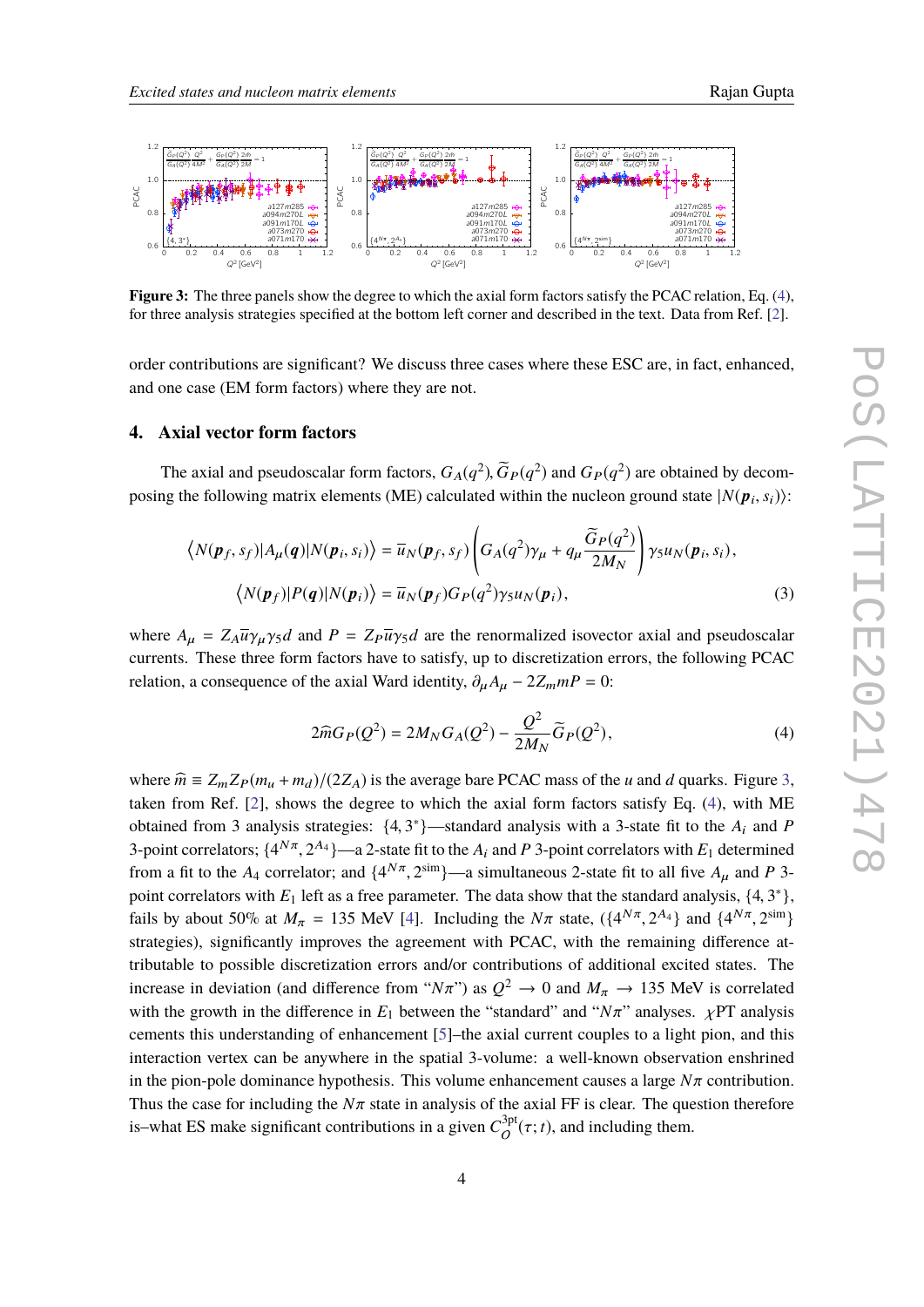Knowing that "*N*π" states contribute to axial/pseudoscalar FF, the precision of calculations of the axial charge  $g_A$  [\[1,](#page-7-0) [3\]](#page-7-1) is also in question. Again the issue is the size of the integrated contribution from the tower of  $N(k)\pi(-k)$  excited states. One way forward, advocated in [\[2\]](#page-7-2), is to demonstrate the necessary consistency check–the value of  $g_A$  in the continuum limit from the forward matrix element has to agree with that obtained by extrapolating the axial form factor  $G_A(Q^2)$  to  $Q^2 = 0$ . This, of course, requires controlling all the systematics in both calculations.

#### **5. Electric and magnetic form factors**

The Sachs electric,  $G_E(Q^2)$ , and magnetic,  $G_M(Q^2)$ , form-factors have been measured extensively in electron-nucleon scattering experiments. For the current status of the possible resolution of the discrepancy in the proton charge radius between the electron scattering and muon capture experiments see Ref. [\[6\]](#page-7-5). Compared to lattice calculations, the experimental data for the form factors is very precise and, therefore, they provide a test for the lattice methodology.

Chiral PT analysis by Bär in Ref. [\[7\]](#page-8-0) indicates a  $\approx$  5% effect due to the pion loop. The  $Q^2$ dependence and the magnitude of the effect is consistent with the pattern seen in a summary of world lattice data shown in fig. [22] in Ref. [\[8\]](#page-8-1). In this case, one expects contributions from vector current coupling to rho to two pions (vector meson dominance), however, since the  $\rho$ -meson is heavy, the enhanced coupling of the vector current to the  $\rho$ -meson may be negated by its heavier mass.

Figure [4](#page-5-0) shows our latest data from 2 + 1-flavor clover simulations [\[2\]](#page-7-2) plotted versus  $Q^2/M_N^2$ . We find a much better agreement with the Kelly parameterization over the whole range  $0.04 < Q^2$ <br>2.1.2 CeV<sub>4</sub><sup>2</sup> compared to require lettice data [8]. The differences in form factors hetypon analysis 1.2 GeV<sup>2</sup> compared to previous lattice data [\[8\]](#page-8-1). The differences in form factors between analyses without (left panel) and with (middle panel) a low-mass excited state (*N*π or *<sup>N</sup>*ππ) or with the mass gap determined from the 3-point functions themselves (right panel) are small. Furthermore, we observe insensitivity of the data to lattice spacing *a* and the pion mass. We are testing this favorable situation, ie, EM form factors showing small systematics, by increasing the statistics and adding more ensembles. Once validated, lattice QCD is poised to provide precision results in the near future.

# **6. Contribution of the** Θ**-term to neutron EDM**

The Θ-term  $(\Theta \frac{iG_{\mu\nu}^a \tilde{G}_{\mu\nu}^a}{32\pi^2})$  is a *P* and *T* violating dimension four operator (also *CP* if *CPT* is The  $\Theta$ -term  $(\Theta \frac{32\pi^2}{32\pi^2})$  is a *F* and *I* violating dimension four operator (also  $\angle$ F if C*F1* is<br>conserved) allowed in the standard model. It contributes an amount  $d_n = X\overline{\Theta}$  to the neutron electric dipole moment (nEDM). Here  $\overline{\Theta}$  is the convention independent coupling and  $X \equiv \lim_{q^2 \to 0} \frac{F_3(q^2)}{2M_N \overline{\Theta}}$  $2M_N$   $\overline{\Theta}$ is given by the CP part of the electromagnetic form factor  $F_3$  calculated using lattice QCD [\[9\]](#page-8-2). Using the current upper bound on the nEDM,  $|d_n| < 1.8 \times 10^{-26} e$  cm (90% CL) [\[10\]](#page-8-3), on gets  $\overline{\Theta} < 10^{-10}$ ,<br>on unpeturally small number. Since each CE interaction sontributes to the nEDM, a value on bound an unnaturally small number. Since each CP interaction contributes to the nEDM, a value or bound on  $d_n$  constraints the parameter space of possible  $\mathcal{L}P$  couplings. Our goal is to determine the ME that connect  $d_n$  to the couplings, i.e., the analogue of *X* from  $F_3$  in the Θ-term example, for the Weinberg, quark chromo EDM and 4-fermion low-energy effective operators up to mass dimension 6 that encapsulate ✟CP in the quark-gluon sector [ ✟ [11\]](#page-8-4) (see talk by T. Bhattacharya, *ibid*).

A  $\chi$ PT analysis in [\[9\]](#page-8-2) showed that the gap between the ground and excited states contributing to the CP-odd components of the three-point function with the insertion of the Θ-term is of the order of the pion mass  $M_{\pi}$ . Again, this can be intuitively understood as coming from a long-range pion loop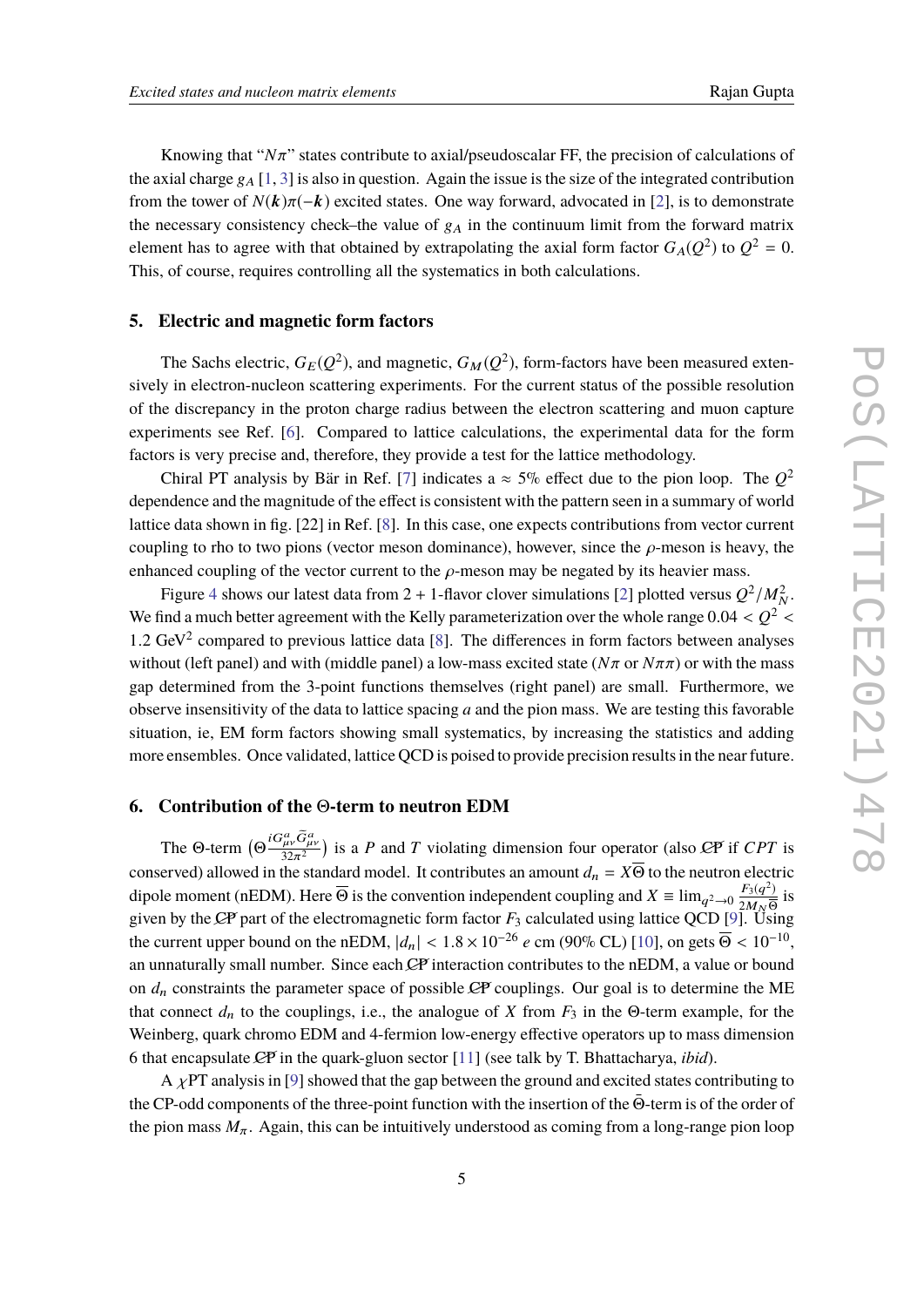<span id="page-5-0"></span>

**Figure 4:**  $G_E(Q^2)$  and  $G_M(Q^2)$  plotted versus  $Q^2/M_N^2$ . Comparison of data extracted using 3 strategies for controlling ESC: left labeled  $\{4, 3^*\}$  is the standard 3-state analysis; middle labeled  $\{4^{N\pi}, 3^*\}$  inputs a narrow<br>prior for E, corresponding to a  $N\pi\pi$  state in a 3-state fit; and right labeled  $JA^{N\pi}$ ,  $2^{\sinh$ prior for  $E_1$  corresponding to a  $N\pi\pi$  state in a 3-state fit; and right labeled  $\{4^{N\pi}, 2^{\text{sim}}\}$  is a simultaneous 2-state fit to all V, channels with  $F_1$  left a free parameter. See Ref. [2] for details 2-state fit to all  $V_u$  channels with  $E_1$  left a free parameter. See Ref. [\[2\]](#page-7-2) for details.

<span id="page-5-1"></span>

**Figure 5:** (Left) Leading order diagram for the excited states contribution to the three-point function  $C_{3pt}^{\mu}$ in chiral perturbation theory. A black square denotes an insertion of the CP-odd pion-nucleon couplings  $\bar{g}_0$ . Filled circles denote CP-even pion-nucleon and pion-photon couplings. A ground state estimate from a two-state fit with *E*<sup>1</sup> taken from the standard three-state fit to the two-point function (left panel) is compared to that with  $E_1$  set equal to the non-interacting energy of the  $N\pi$  state (right panel). The data are from a  $a \approx 0.09$  fm,  $M_{\pi} = 135$  MeV ensemble. The  $\chi^2/dof$  of the two sets of fits are comparable, but the extrapolated ground state value (solid black line) is vastly different. All three panels are reproduced from [9] extrapolated ground state value (solid black line) is vastly different. All three panels are reproduced from [\[9\]](#page-8-2).

[\[12\]](#page-8-5) (Fig. [5](#page-5-1) left). In Fig. [5](#page-5-1) we also show an example of the big difference in results (solid black lines) for the ground state matrix elements extracted from a standard analysis, a three-state fit with *E*<sup>1</sup> from the two-point function, (middle panel) versus using the non-interacting energy of the *<sup>N</sup>*π state (right panel). The resulting values of  $d_n$  are very different and results including  $N\pi$  states are much larger! Our work [\[9\]](#page-8-2) made 2 points: (i) the errors in all existing lattice calculations of the contribution of the Θ–term to nEDM are too large to quote a reliable value, and (ii) resolving the excited state spectrum is essential for precision determination of *X*; if  $N\pi$  states do give dominant contamination, then  $d_n$  will be larger and calculable sooner! An exception to the poor signal in nEDM derived from calculations of the  $F_3$  form factor (Θ, Weinberg, quark chromo; 3 of 5 effective  $D \leq 6$  *CP* operators arising from BSM) is the (fourth) quark EDM operator that has been determined with  $\leq 5\%$  uncertainty [\[13,](#page-8-6) [14\]](#page-8-7). For it,  $X = g_T^{u,d,s,c,b}$ . These tensor charges have small ESC and are insensitive to the details of the excited-state spectrum used, ie, whether  $N\pi$  states are included in the fits to remove ESC [\[1,](#page-7-0) [3,](#page-7-1) [13\]](#page-8-6).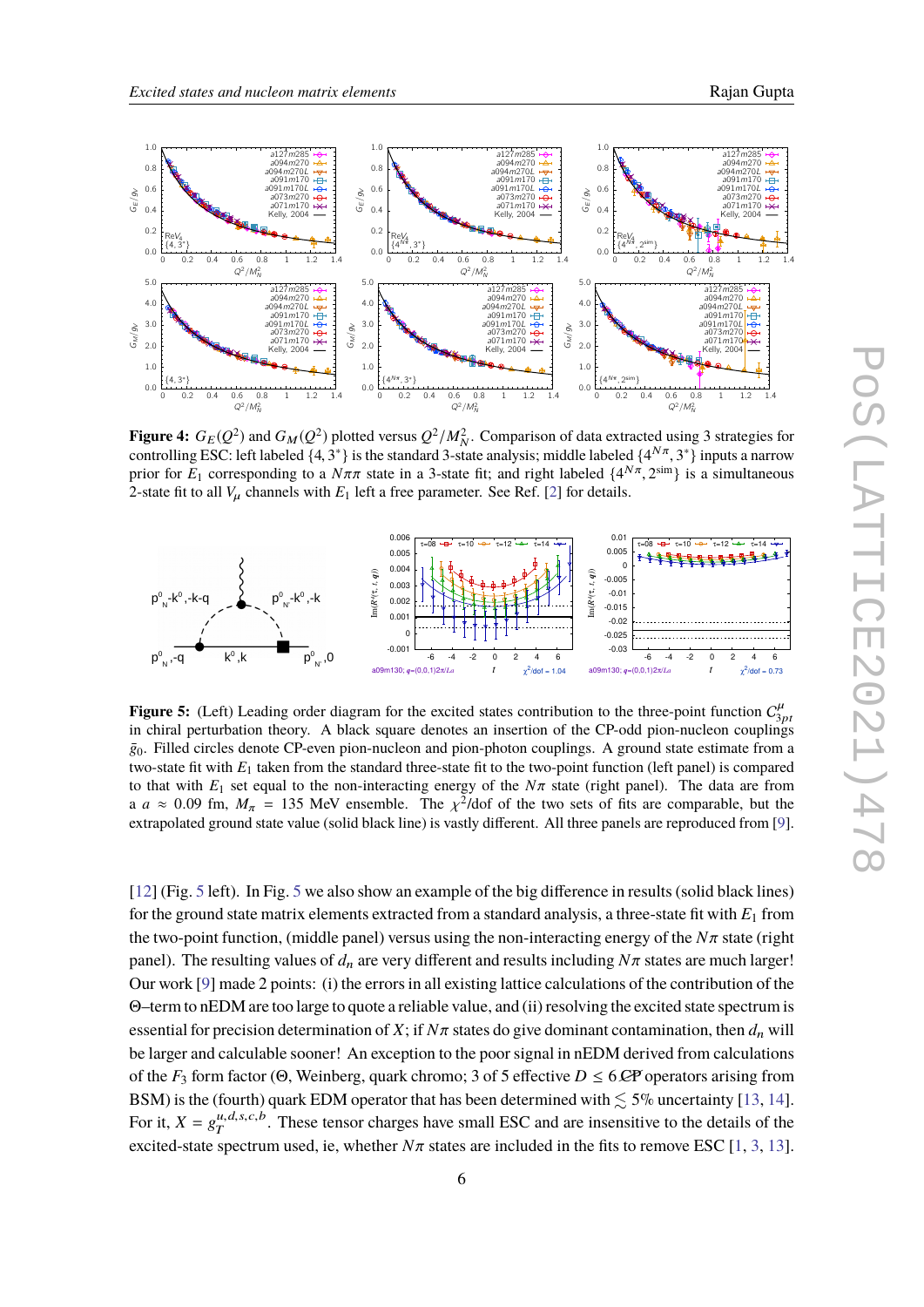<span id="page-6-0"></span>

**Figure 6:** The data for  $g_S^{u+d+2l}$  from the physical mass,  $a09m130$  ensemble and the two fits to remove ESC. (Left) standard analysis and (Right) including  $N\pi$  and  $N\pi\pi$  states. Both panels are reproduced from [\[14\]](#page-8-7).

#### **7. The pion-nucleon sigma term**

The pion–nucleon  $\sigma$ -term is  $\sigma_{\pi N} \equiv m_{ud} g_S^{u+d} \equiv m_{ud} \langle N(\mathbf{k}, s) | \bar{u}u + \bar{d}d | N(\mathbf{k}, s) \rangle$ . The scalar  $\sigma_{ud} g_s^d$  is the forward matrix algebra of the scalar density  $\bar{s}$  a hetween the nucleon ground state. charge  $g_S^q$  $\frac{q}{s}$  is the forward matrix element of the scalar density  $\bar{q}q$  between the nucleon ground state,

$$
g_S^q = \langle N(\mathbf{k} = 0, s) | \bar{q}q | N(\mathbf{k} = 0, s) \rangle.
$$
 (5)

The  $\sigma_{\pi N}$  is a fundamental parameter of QCD–it quantifies the amount of the nucleon mass that comes from  $u$ - and  $d$ -quark masses being non-zero. Also, the scalar charge  $g_S$  enters into the spin independent cross-section of dark matter with nuclear targets [\[15,](#page-8-8) [16\]](#page-8-9), lepton flavor violation in  $\mu \rightarrow e$  conversion in nuclei [\[17,](#page-8-10) [18\]](#page-8-11), and in electric dipole moments [\[19,](#page-8-12) [20\]](#page-8-13). Thus knowing  $\sigma_{\pi N}$  and  $g_S^q$ <sup>q</sup> accurately is important. In addition to lattice calculations,  $\sigma_{\pi N}$  has also been extracted<br>also isolly from  $\pi$ . N contrains via the Chang-Decken law energy theorem [21, 22] phenomenologically from  $\pi$  – *N* scattering via the Cheng–Dashen low-energy theorem [\[21,](#page-8-14) [22\]](#page-8-15).

The current status of lattice calculations of  $\sigma_{\pi N}$  and comparison to phenomenology has been reviewed by FLAG [\[1,](#page-7-0) [3\]](#page-7-1). The reviewed results show a tension between the lattice estimates that favor  $\sigma_{\pi N} \approx 40$  MeV versus values from phenomenology centered around  $\sigma_{\pi N} \approx 60$  MeV [\[23,](#page-8-16) [24\]](#page-8-17).

Our recent lattice calculation [\[14\]](#page-8-7) has been performed in the isospin symmetric limit, i.e., with  $m_{ud} = (m_u + m_d)/2$  the average of the light quark masses. The N<sup>2</sup>LO  $\chi$ PT analysis showed that there is an enhanced contribution from  $N\pi$  and  $N\pi\pi$  states due to the large coupling of the scalar source to two pions, i.e., a large quark condensate. Our result with the standard analysis is  $\sigma_{\pi N} \approx 40$  MeV (consistent with previous lattice estimates) while the one including contributions of *N*π and *N*ππ states gave  $\sigma_{\pi N} \approx 60$  MeV, which is consistent with phenomenology. The data from the physical mass, *a*09*m*130, ensemble and the two fits to remove ESC are shown in Fig. [6.](#page-6-0) Again, the two fits with very different results are not differentiated by the  $\chi^2$ . To reach discrimination will, we estimate, require similar precision data at  $\tau = 18$  and 20, i.e., a  $\geq 10X$  increase in statistics.

### **8. Conclusions**

The lattice methodology for the calculations of nucleon matrix elements and their extraction from correlation functions using spectral decomposition is robust, however, the two related issues of the exponential decay of the statistical signal with source-sink separation in all nucleon npoint functions and the contribution of low-lying multihadron excited states have to be addressed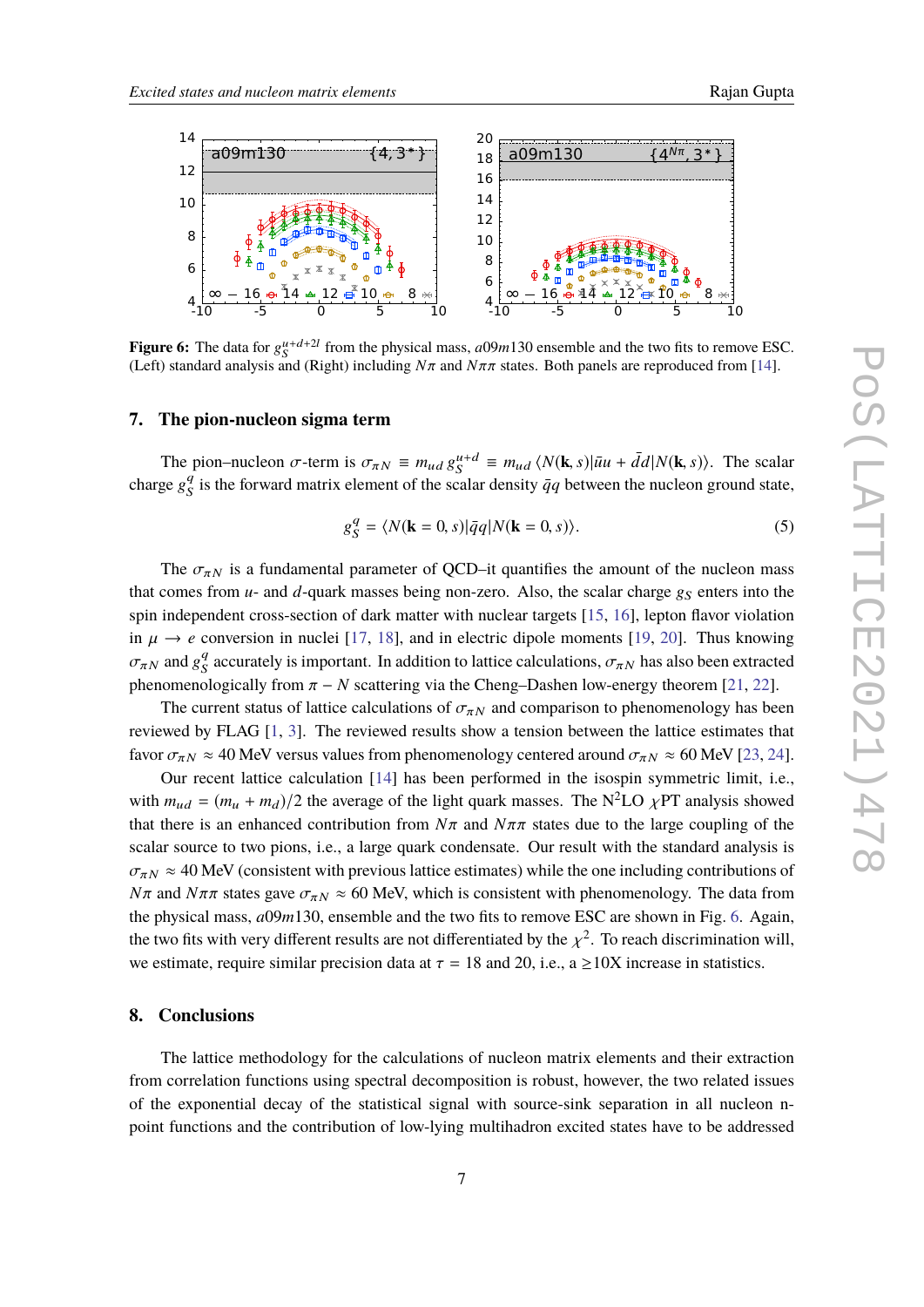before precision results can be obtained. Here, we review three examples, (i) the axial form factors  $G_A(q^2)$ ,  $\tilde{G}_P(q^2)$  and  $G_P(q^2)$ ; (ii) the Θ-term contribution to nEDM; and (iii) the pion-nucleon sigma<br>term, for which  $\sim$  PT indicates a large contribution and including "*N<sub>T</sub>*" abanges the results vary term, for which  $\chi$ PT indicates a large contribution and including " $N\pi$ " changes the results very significantly. The case for including  $N\pi$  states in the analysis of axial form factors is strengthened by (i) the strong  $\chi^2$  preference in fits to the 3-point function with the insertion of the *A*<sub>4</sub> operator and (ii) the resulting form feature estisfy the PGAC relation to within expected discretization express and (ii) the resulting form factors satisfy the PCAC relation to within expected discretization errors. Unfortunately, for all other quantities, fits to the current lattice data do not distinguish between the "standard" and "*N* $\pi$ " analyses on the basis of  $\chi^2$ . (The weakness in the "*N* $\pi$ " analysis for most<br>guarantities is the permanental space of formation data anomatical. Thus, we meant to a PT for guidance on quantities is the narrow priors used for excited state energies.) Thus, we resort to  $\chi$ PT for guidance on which analysis to choose. In future, with increased statistics, we anticipate fits can be made directly to 3-point functions with one or even two excited states and their energies  $E_i$  left as free parameters.

Another point in support of taking input from  $\chi PT$  in the ESC fits is that results of the same analysis are used for making the chiral fits to quantify the behavior versus  $M_\pi^2$  and get the final π results at the physical pion mass and in the continuum limit. For self consistency, one should include the states that make a significant contribution in both parts of the analysis.

Promising future approaches include (i) to overcome the signal to noise problem develop methods based on analytic continuation of the contour of integration (see Refs. [\[25,](#page-8-18) [26\]](#page-8-19)), and (ii) to use a variational basis of nucleon interpolating operators that includes multihadron operators to project on to the ground state of the nucleon at much earlier source-sink separations. Hopefully, one or more of such novel methods will, in the near future, break the logjam.

# **Acknowledgments**

The calculations presented are based on two sets of ensembles: the  $2 + 1 + 1$ -flavor HISQ ensembles generated by the MILC collaboration and the  $2 + 1$ -flavor Wilson-clover ensembles generated by the JLAB/W&M/LANL/MIT collaborations. The calculations used the Chroma software suite [\[27\]](#page-8-20). We gratefully acknowledge computing resources provided by NERSC, OLCF at Oak Ridge, USQCD and LANL Institutional Computing. Support for this work was provided the U.S. DOE Office of Science HEP and NP, the SNSF, and by the LANL LDRD program.

# **References**

- <span id="page-7-0"></span>[1] Flavour Lattice Averaging Group collaboration, S. Aoki, Y. Aoki, D. Bečirević, T. Blum, G. Colangelo, S. Collins et al., *[Eur. Phys. J. C](https://doi.org/10.1140/epjc/s10052-019-7354-7)* **80** (2020) 113 [[1902.08191](https://arxiv.org/abs/1902.08191)].
- <span id="page-7-2"></span>[2] S. Park, R. Gupta, B. Yoon, S. Mondal, T. Bhattacharya, Y.-C. Jang et al., [2103.05599](https://arxiv.org/abs/2103.05599).
- <span id="page-7-1"></span>[3] Y. Aoki et al., [2111.09849](https://arxiv.org/abs/2111.09849).
- <span id="page-7-4"></span>[4] Y.-C. Jang, R. Gupta, B. Yoon and T. Bhattacharya, *[Phys. Rev. Lett.](https://doi.org/10.1103/PhysRevLett.124.072002)* **124** (2020) 072002 [[1905.06470](https://arxiv.org/abs/1905.06470)].
- <span id="page-7-3"></span>[5] O. Bär, *[Phys. Rev. D](https://doi.org/10.1103/PhysRevD.99.054506)* **99** (2019) 054506 [[1812.09191](https://arxiv.org/abs/1812.09191)].
- <span id="page-7-5"></span>[6] W. Xiong et al., *Nature* **575** [\(2019\) 147.](https://doi.org/10.1038/s41586-019-1721-2)